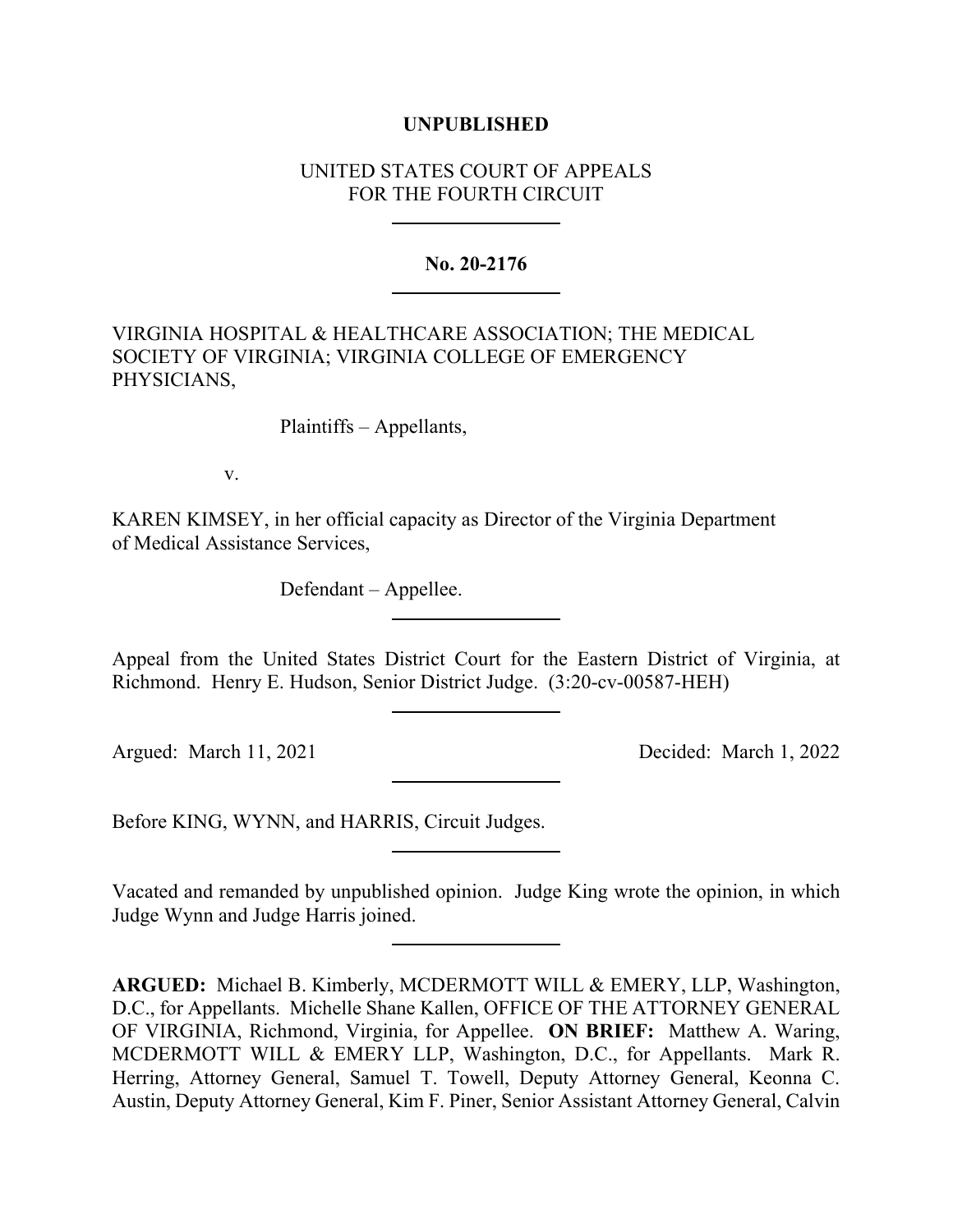C. Brown, Assistant Attorney General, Usha Koduro, Assistant Attorney General, Toby J. Heytens, Solicitor General, Jessica Merry Samuels, Deputy Solicitor General, Kendall T. Burchard, John Marshall Fellow, OFFICE OF THE ATTORNEY GENERAL OF VIRGINIA, Richmond, Virginia, for Appellee.

Unpublished opinions are not binding precedent in this circuit.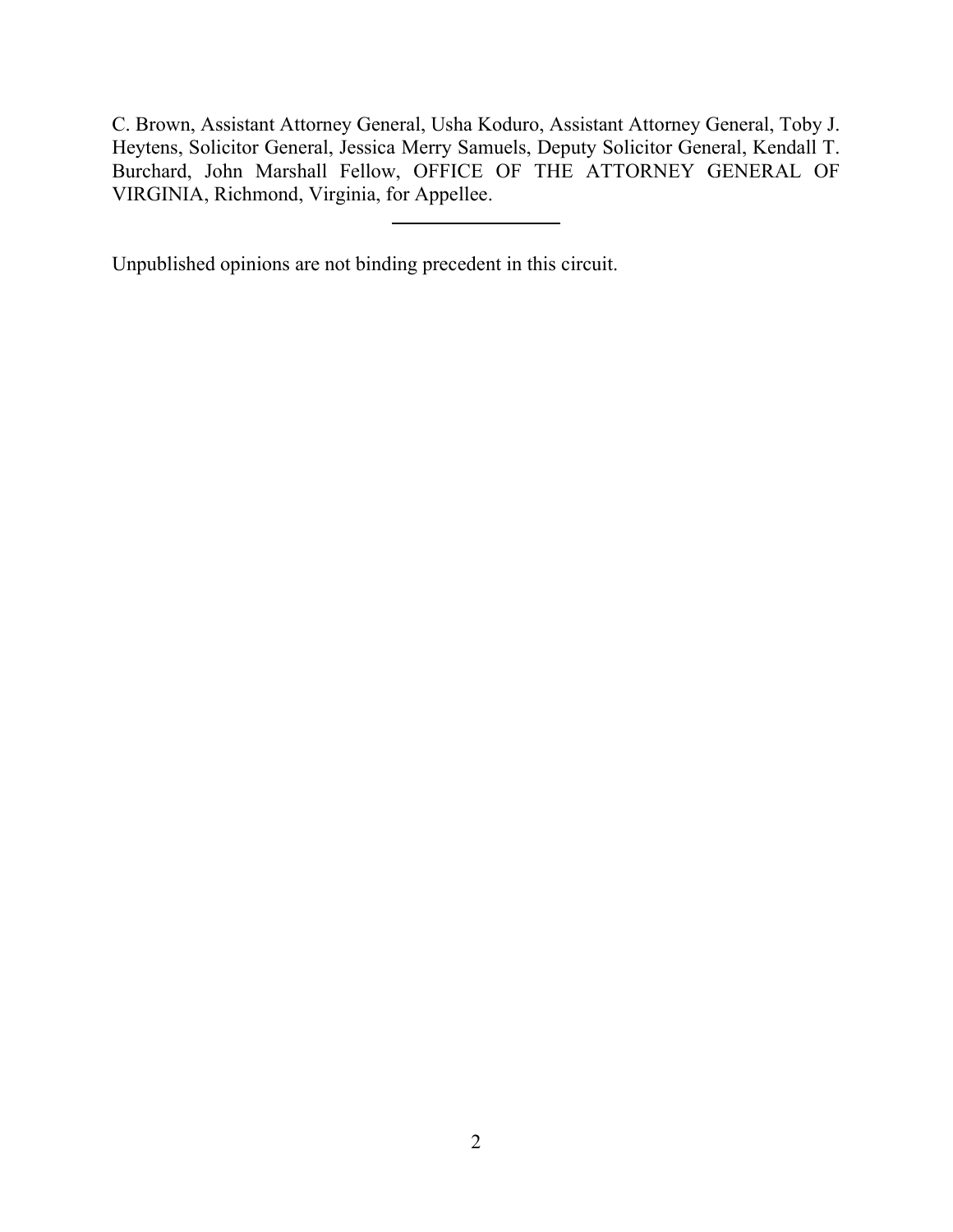KING, Circuit Judge:

The Virginia Hospital & Healthcare Association, the Medical Society of Virginia, and the Virginia College of Emergency Physicians (collectively, the "Plaintiffs") initiated this civil action in the Eastern District of Virginia against Karen Kimsey, in her official capacity as Director of the Virginia Department of Medical Assistance Services (the "Director"). *See Va. Hosp. & Healthcare Ass'n v. Kimsey*, No. 3:20-cv-00587 (E.D. Va. July 30, 2020), ECF No. 1 (the "Complaint"). By their Complaint, the Plaintiffs seek declaratory and injunctive relief concerning two amendments — referred to herein as the "Downcoding Provision" and the "Readmission Provision" — made in 2020 to Virginia's Medicaid plan. Those Provisions were enacted to curtail reimbursements to physicians and hospitals for healthcare provided to Medicaid beneficiaries in hospitals and their emergency rooms. In relevant part, the Complaint alleges two claims under 42 U.S.C. § 1983: first, that the Downcoding and Readmission Provisions deprive physicians and hospitals of the just compensation required by the Fifth Amendment's Takings Clause (the "Takings Claim"); and, second, that the Downcoding Provision is preempted by federal law (the "Preemption Claim").

For reasons set forth in its Memorandum Opinion of October 7, 2020, the district court dismissed the Complaint under Rule 12(b)(1) of the Federal Rules of Civil Procedure for lack of Article III standing to sue and denied as moot the Plaintiffs' motion for preliminary injunctive relief. *See Va. Hosp. & Healthcare Ass'n v. Kimsey*, No.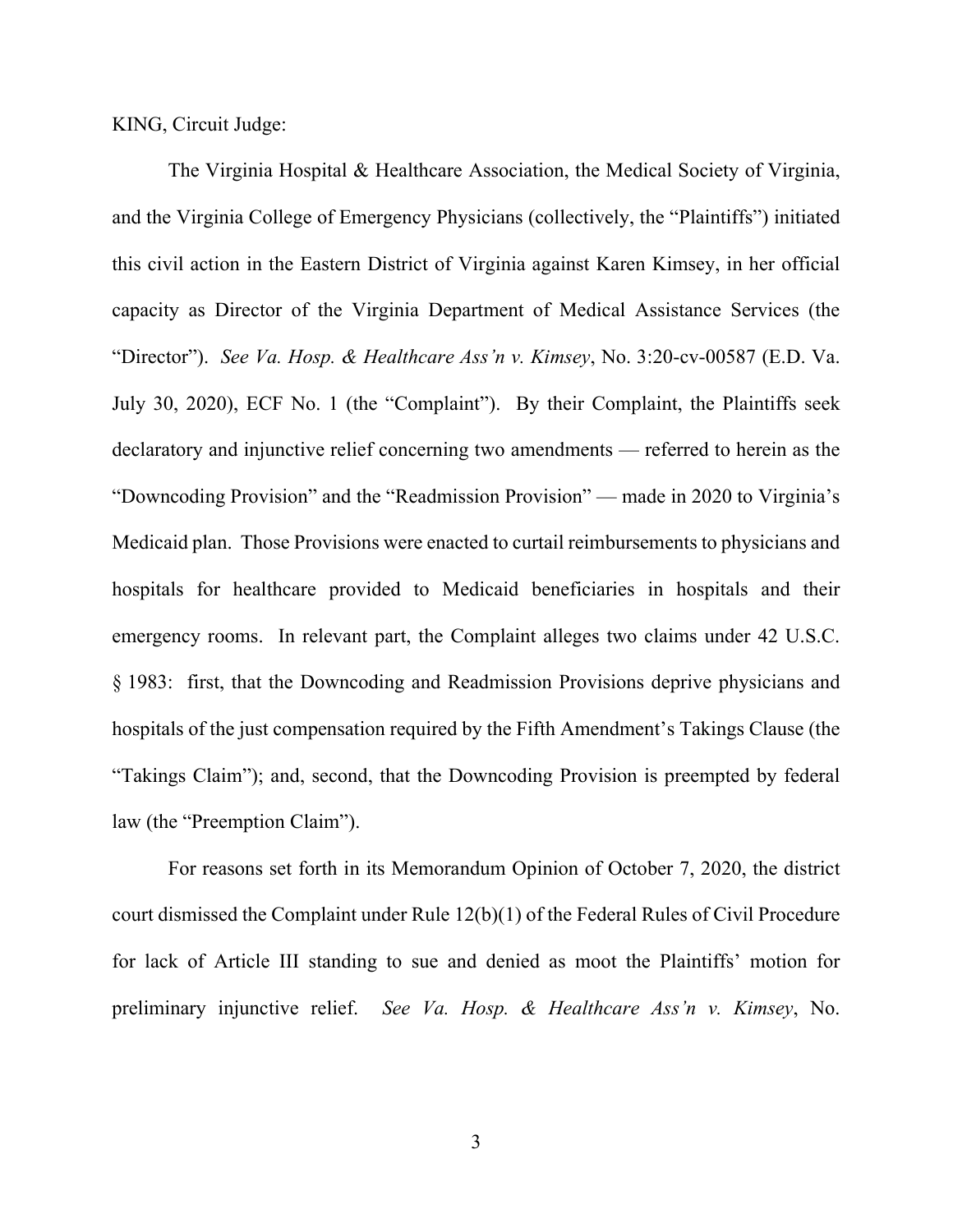3:20-cv-00587 (E.D. Va. Oct. 7, 2020), ECF No. 24 (the "Opinion").<sup>[1](#page-3-0)</sup> As explained herein, we vacate the dismissals of the Takings Claim and the Preemption Claim and remand for further proceedings.

I.

## A.

The Medicaid program — which "functions as a partnership between the federal government and the states"  $\frac{1}{10}$  is "[d]esigned to provide medical assistance to persons whose income and resources are insufficient to meet the costs of necessary medical care." *See Md. Dep't of Health & Mental Hygiene v. Ctrs. for Medicare & Medicaid Servs.*, 542 F.3d 424, 429 (4th Cir. 2008). In exchange for the federal government's funding of a share of the costs of providing healthcare to Medicaid beneficiaries, the States are obliged to comply with the federal Medicaid Act, as well as regulations promulgated by the federal Centers for Medicare and Medicaid Services ("CMS"). *Id.* The States also "must submit to [CMS] a state Medicaid plan that details the nature and scope of the State's Medicaid program." *See Douglas v. Indep. Living Ctr. of S. Cal., Inc.*, 565 U.S. 606, 610 (2012). If a State wishes to amend its Medicaid plan, it is required to submit the proposed changes to CMS for approval. *Id*.

In Virginia, the Medicaid program is administered by the Commonwealth's Department of Medical Assistance Services ("DMAS"), which is headed by its Director,

<span id="page-3-0"></span><sup>&</sup>lt;sup>1</sup> The district court's Opinion is published at 493 F. Supp. 3d 488 (E.D. Va. 2020).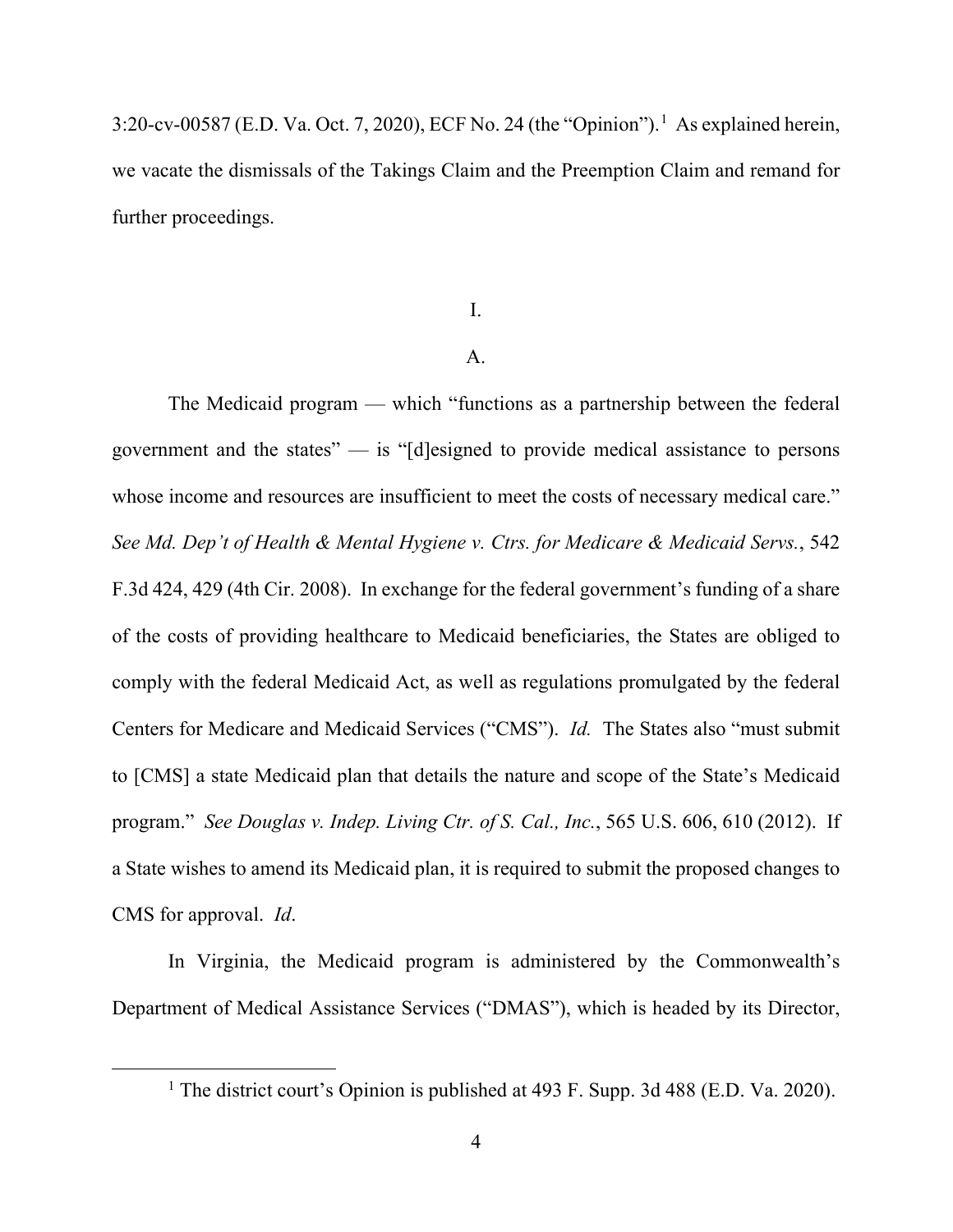the defendant in this litigation. To provide healthcare coverage under Virginia's Medicaid program, DMAS contracts with managed care organizations (the "MCOs"). The MCOs arrange healthcare for their enrollees and assume the obligation to cover the reimbursable costs of the enrollees' healthcare.

Under the federal Medicaid Act and a pertinent regulation, the MCOs are required "to provide coverage for emergency services." *See* 42 U.S.C. § 1396u-2(b)(2)(A)(i); *see also* 42 C.F.R. § 438.114(c)(1) (specifying, inter alia, that the MCOs "[m]ust cover and pay for emergency services"). Emergency services include those "needed to evaluate or stabilize an emergency medical condition." *See* 42 U.S.C. § 1396u-2(b)(2)(B)(ii). And, an emergency medical condition is "a medical condition manifesting itself by acute symptoms of sufficient severity ... such that a prudent layperson, who possesses an average knowledge of health and medicine, could reasonably expect the absence of immediate medical attention to [have certain serious adverse results]." *Id.* § 1396u- $2(b)(2)(C)$ .

Meanwhile, a separate federal statute broadly requires hospitals to provide a medical screening examination and stabilizing treatment to any person who seeks care in a hospital emergency room, regardless of the patient's ability to pay. *See* 42 U.S.C. § 1395dd. The physicians and hospitals who provide emergency services to Virginia's Medicaid beneficiaries are reimbursed by the MCOs on the basis of fee schedules that utilize the American Medical Association's Current Procedural Terminology coding system (the "CPT").

5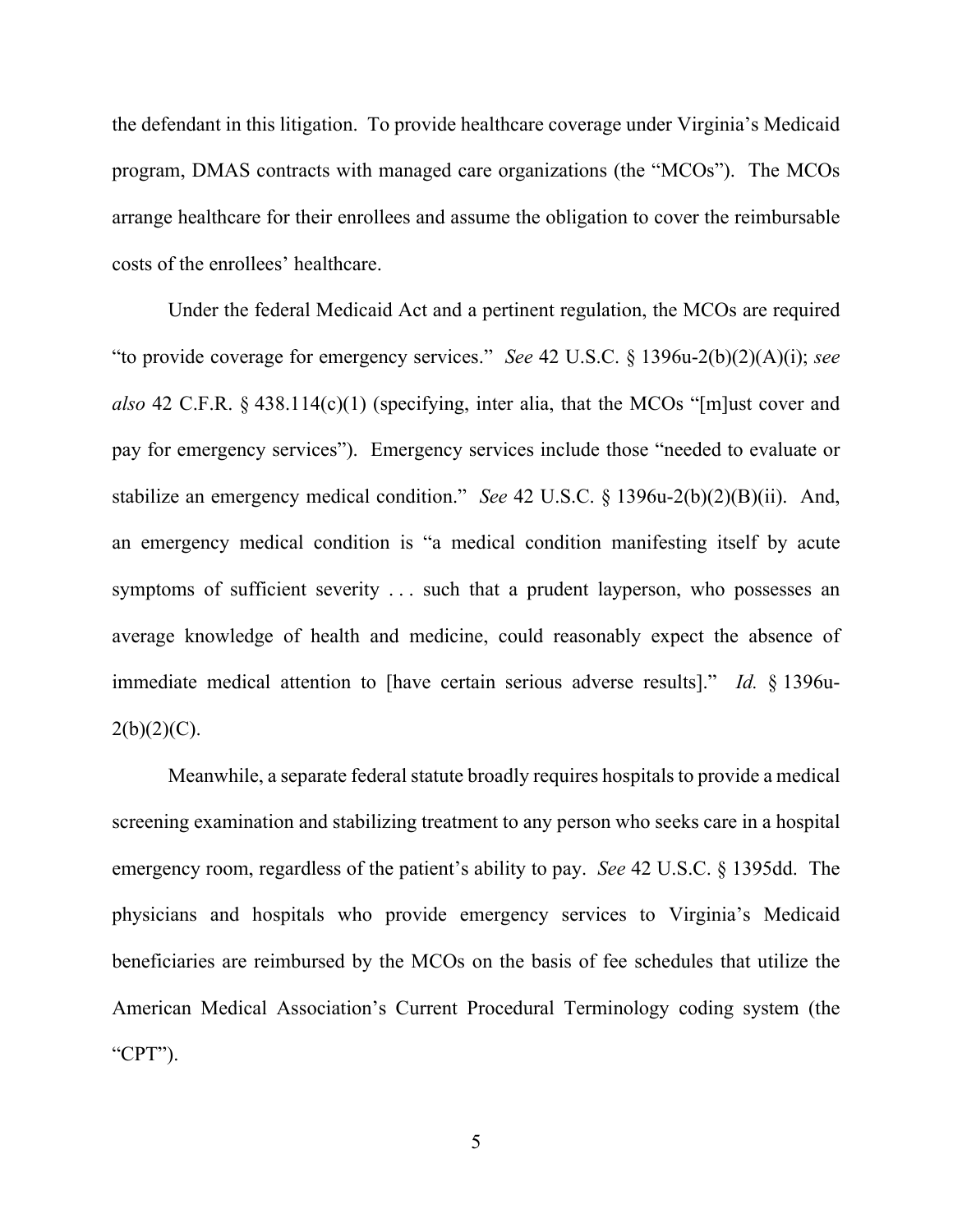The five CPT codes used for emergency room encounters are codes 99281, 99282, 99283, 99284, and 99285. As explained in the Complaint, code 99281 is the lowest emergency room code (Level 1). It covers services such as those required by a patient presenting in an emergency room "with several uncomplicated insect bites." *See*  Complaint ¶ 67(a) (internal quotation marks omitted). Code 99285 is the highest emergency room code (Level 5). It corresponds with highly complex medical needs, such as those of "a patient who is injured in an automobile accident and is brought to the emergency department immobilized and has symptoms compatible with intra-abdominal injuries or multiple extremity injuries." *Id.* ¶ 67(e) (internal quotation marks omitted). Codes 99282 (Level 2), 99283 (Level 3), and 99284 (Level 4) are used for emergency room encounters with complexities between the two extremes. Because the higher CPT codes correspond with greater complexity, they are reimbursed at higher rates.

### B.

On April 22, 2020, the Virginia General Assembly convened for a one-day legislative session to reconsider bills that had been vetoed by the Governor. In that session, the General Assembly approved a reduced state budget. Among the budget items adopted were the two Medicaid program cost-cutting measures — the Downcoding Provision and the Readmission Provision — that underlie this litigation. Those Provisions were proposed by DMAS as amendments to the Virginia Medicaid plan, and they became effective on July 1, 2020.

The Downcoding Provision instructs DMAS to "amend the State [Medicaid] Plan . . . to allow the . . . reviewing and the reducing of fees for avoidable emergency room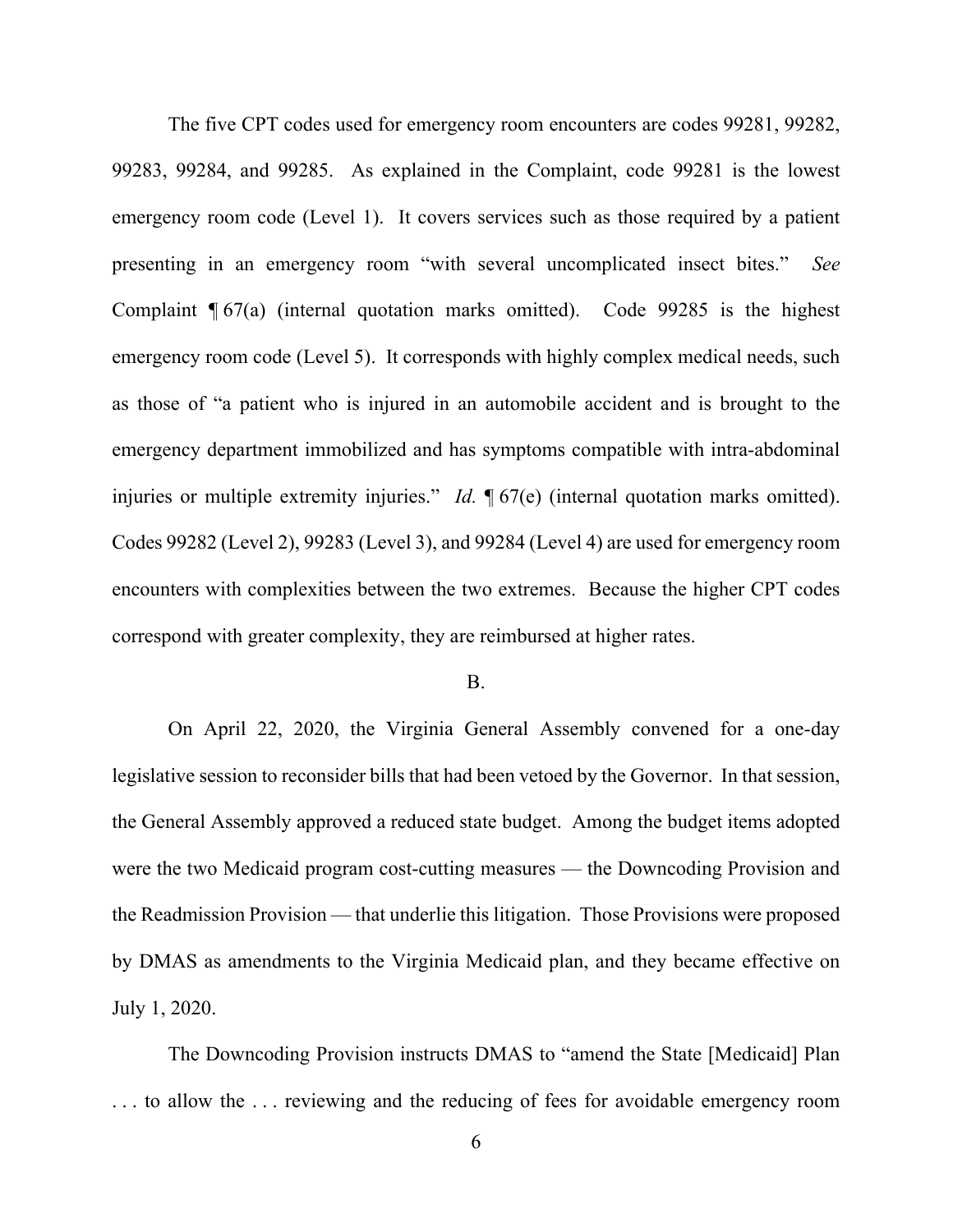claims for [CPT] codes 99282, 99283 and 99284" by utilizing an "avoidable emergency room diagnosis code list." *See* 2020 Va. Acts ch. 1289, at 369. That list contains nearly 800 diagnoses and covers multiple serious conditions, such as heart failure. Pursuant to the Downcoding Provision, if any "emergency room claim is identified as [an avoidable] emergency room diagnosis, [DMAS] shall direct the [MCO] to default to the payment amount for code 99281." *Id.* The Downcoding Provision thereby requires the MCOs to determine — after the fact — whether an emergency room visit by a Virginia Medicaid beneficiary was avoidable, based on the patient's final diagnosis, rather than on the patient's presenting symptoms. If the emergency room visit is found to be avoidable, by reference to DMAS's list of avoidable diagnoses, the MCO is required to downcode the emergency room visit to code 99281 (Level 1). And that downcoding is mandated even when, consistent with the Medicaid Act's "prudent-layperson standard" of 42 U.S.C. § 1396u-2(b)(2)(C), the physicians and hospitals have furnished more extensive services covered by higher CPT codes.

Meanwhile, the Readmission Provision instructs DMAS to "amend the State [Medicaid] Plan . . . to modify the definition of readmissions to include cases when patients are readmitted to a hospital for the same or a similar diagnosis within 30 days of discharge," subject to a few exceptions. *See* 2020 Va. Acts ch. 1289, at 369. According to the Readmission Provision, "[i]f the patient is readmitted to the same hospital for a potentially preventable readmission then the payment for such cases shall be paid at 50 percent of the normal rate," excepting "a readmission within five days of discharge." *Id.*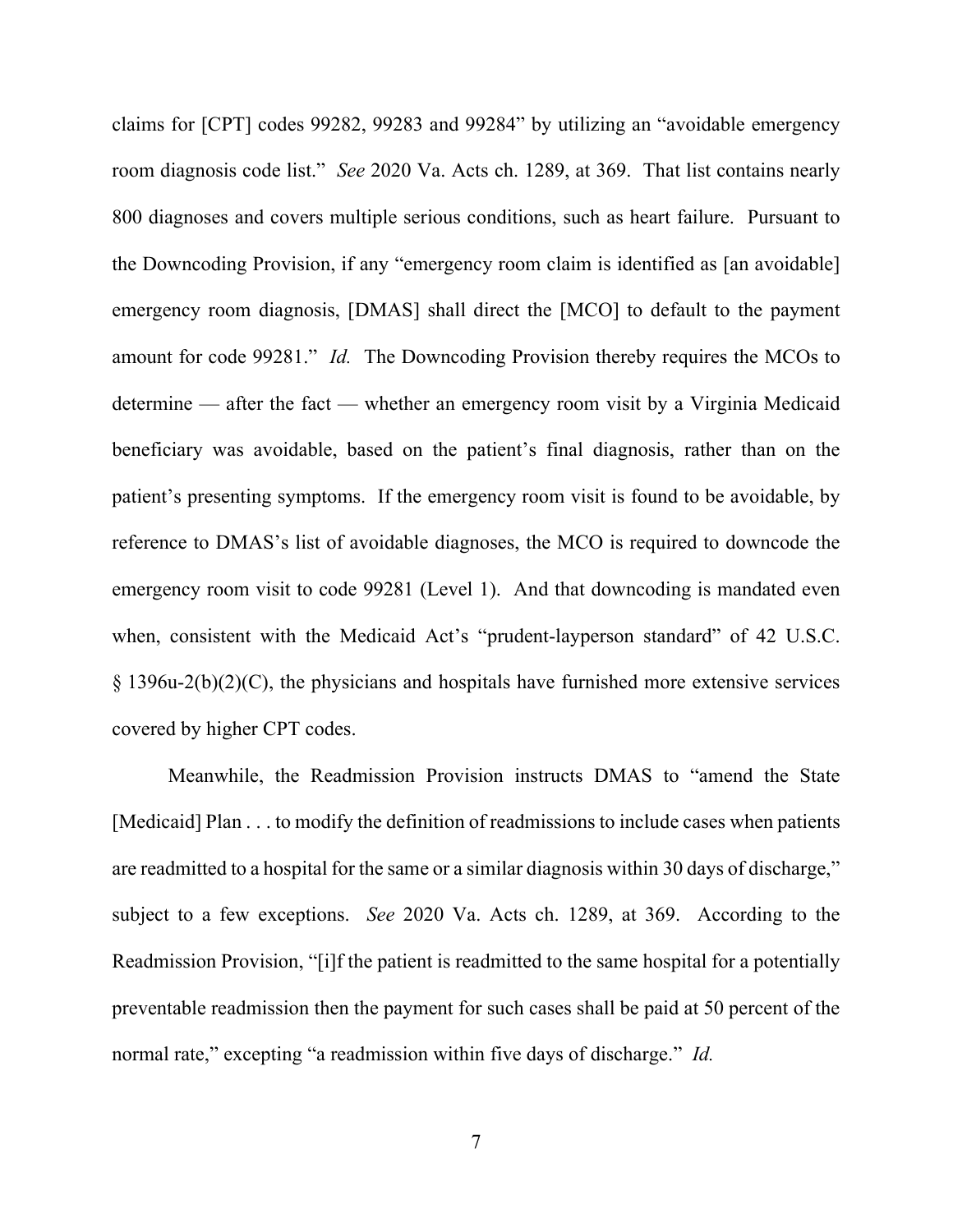C.

1.

On July 30, 2020, 30 days after the Downcoding and Readmission Provisions became effective, the Plaintiffs initiated this civil action against the Director. The Complaint alleges the two claims at issue in this appeal — the Takings Claim (challenging both the Downcoding Provision and the Readmission Provision) and the Preemption Claim (contesting the Downcoding Provision only). [2](#page-7-0) According to the Plaintiffs, the challenged Provisions "will confiscate more than \$55 million per year from Virginia hospitals and physician practices." *See* Complaint ¶ 111.

In their Takings Claim, the Plaintiffs assert that the Downcoding and Readmission Provisions violate the Fifth Amendment's Takings Clause because they deprive Virginia's physicians and hospitals of just compensation for healthcare services that have been taken by the Commonwealth. The Plaintiffs maintain that the Downcoding Provision denies just compensation for federally-mandated emergency services by predicating reimbursements on the final diagnosis only — and not on the services actually provided. Additionally, the Plaintiffs contend that the Readmission Provision denies just compensation by reimbursing only one-half the normal rate for healthcare provided to many Medicaid patients readmitted to a hospital.

<span id="page-7-0"></span><sup>&</sup>lt;sup>2</sup> The Complaint also alleges a second preemption claim, challenging the Downcoding and Readmission Provisions. The district court's dismissal of that claim is not contested on appeal.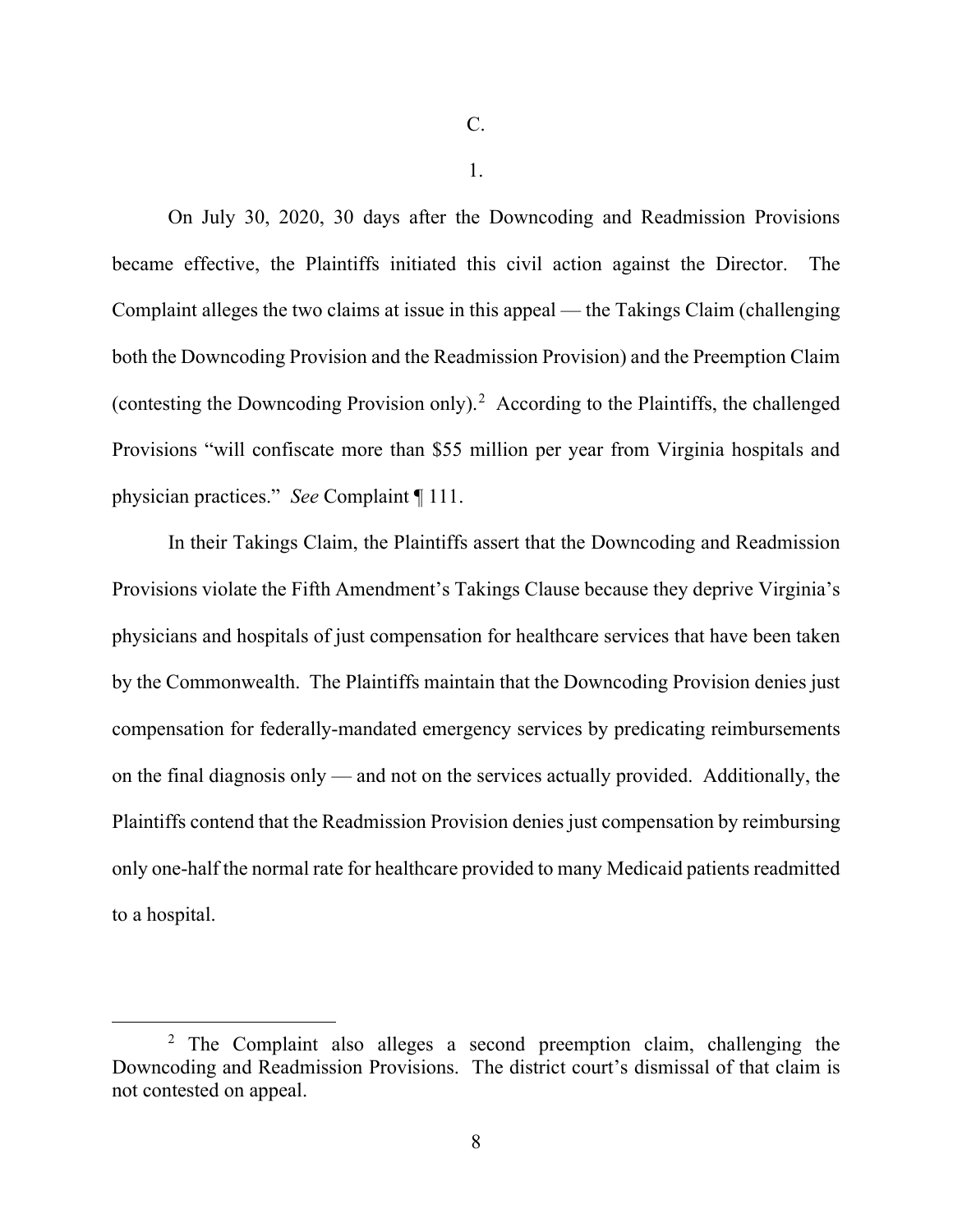By their Preemption Claim, pursued under the Supremacy Clause of the Constitution, the Plaintiffs assert that the Downcoding Provision is preempted by federal law, specifically 42 U.S.C. § 1396u-2(b)(2) and 42 C.F.R. § 438.114(c)(1). Under the Plaintiffs' theory of preemption, the "MCOs and DMAS cannot comply with both federal law and the Downcoding Provision," in that the Downcoding Provision "directs MCOs to deny [physicians and hospitals] full payment for emergency medical services provided in circumstances where federal law and the prudent-layperson standard require full coverage for those services." *See* Complaint ¶ 139.

2.

Shortly after filing their Complaint, the Plaintiffs submitted a motion for a preliminary injunction, which the Director opposed. The Director also moved to dismiss the Complaint pursuant to Rule 12 of the Federal Rules of Civil Procedure. In the memorandum in support of her motion to dismiss, the Director raised a variety of grounds under both Rule 12(b)(1) for lack of subject matter jurisdiction and Rule 12(b)(6) for failure to state a claim upon which relief can be granted.

As relevant here, the Director maintained that she is entitled to Eleventh Amendment immunity with respect to the Plaintiffs' Takings Claim, on the premise that "the only type of relief authorized under a takings claim is just compensation and retrospective monetary relief is prohibited under the Eleventh Amendment." *See Va. Hosp. & Healthcare Ass'n v. Kimsey*, No. 3:20-cv-00587, at 25 (E.D. Va. Aug. 26, 2020), ECF No. 15. In other words, the Director argued that the Plaintiffs cannot obtain the relief prospective injunctive relief — that they seek in connection with their Takings Claim. For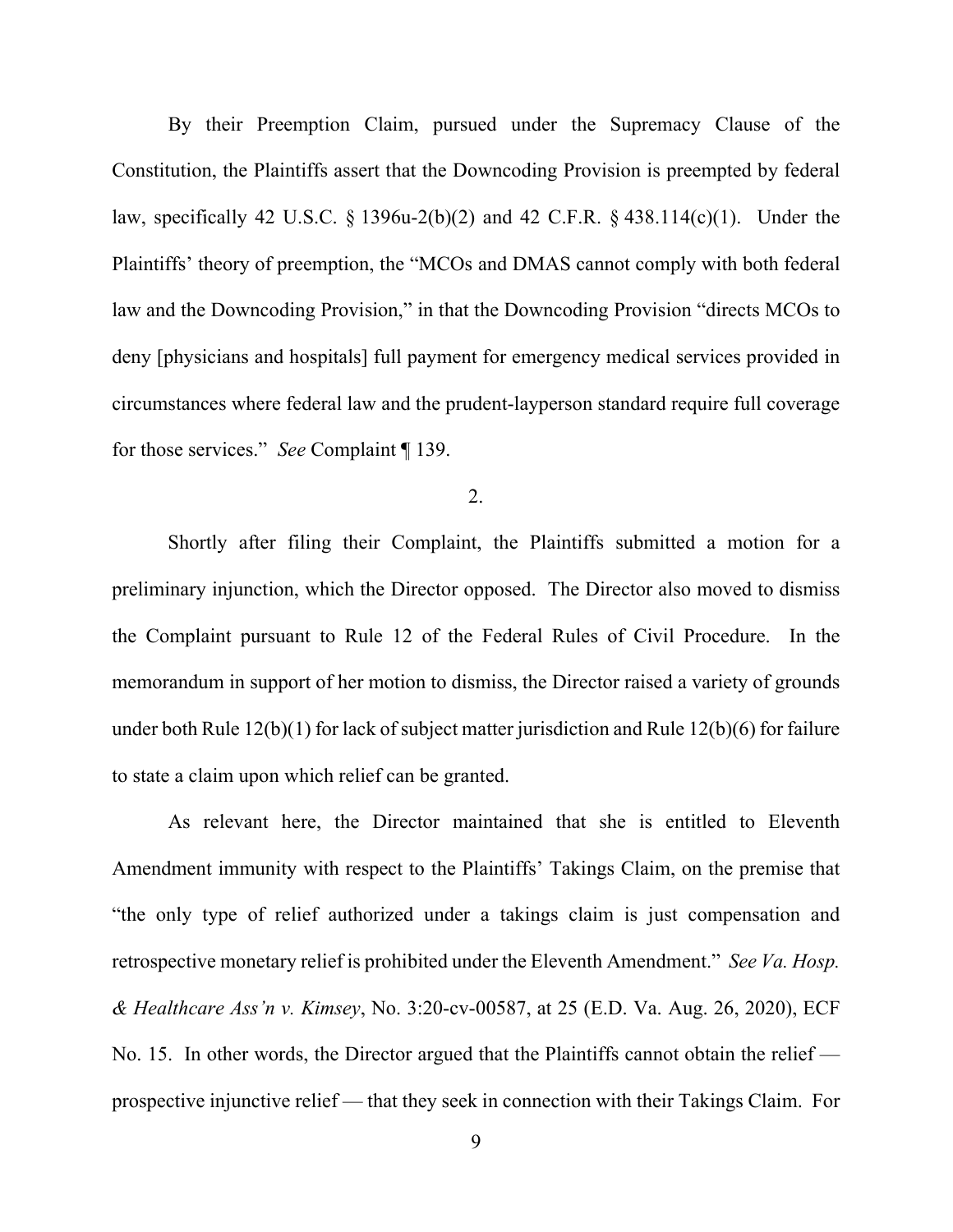their part, the Plaintiffs responded that "where (as here) a state statute effects an ongoing, regulatory denial of just compensation, a plaintiff may seek an injunction against officials' enforcement of the statute pursuant to the Takings Clause." *See Va. Hosp. & Healthcare Ass'n v. Kimsey*, No. 3:20-cv-00587, at 11 (E.D. Va. Sept. 9, 2020), ECF No. 20. In reply, the Director proffered that the Supreme Court's recent decision in *Knick v. Township of Scott*, 139 S. Ct. 2162 (2019), "conclusively forecloses" the Plaintiffs' request for injunctive relief. *See Va. Hosp. & Healthcare Ass'n v. Kimsey*, No. 3:20-cv-00587, at 12 (E.D. Va. Sept. 15, 2020), ECF No. 22.

Pertinent to the Preemption Claim, the Director asserted that the Plaintiffs lack Article III standing to sue. That is so, according to the Director, because neither 42 U.S.C. § 1396u-2(b)(2) nor 42 C.F.R. § 438.114(c)(1) creates a private right of action enforceable by the Plaintiffs under 42 U.S.C. § 1983.

### 3.

In addressing the Plaintiffs' Takings Claim in its Opinion of October 7, 2020, the district court observed that "[a]s long as an adequate provision for obtaining just compensation exists, there is no basis to enjoin the government's action effecting a taking." *See* Opinion 6 (quoting *Knick*, 139 S. Ct. at 2176). The court then ruled that the "Plaintiffs are foreclosed from seeking injunctive relief under [their Takings Claim] because they may bring an action seeking just compensation." *Id.* at 7. Notably, the court neither identified the cause of action that it believed the Plaintiffs could instead pursue, nor confronted their theory that an injunction may be appropriate where there is "an ongoing, regulatory denial of just compensation." Moreover, rather than characterizing its ruling as an issue of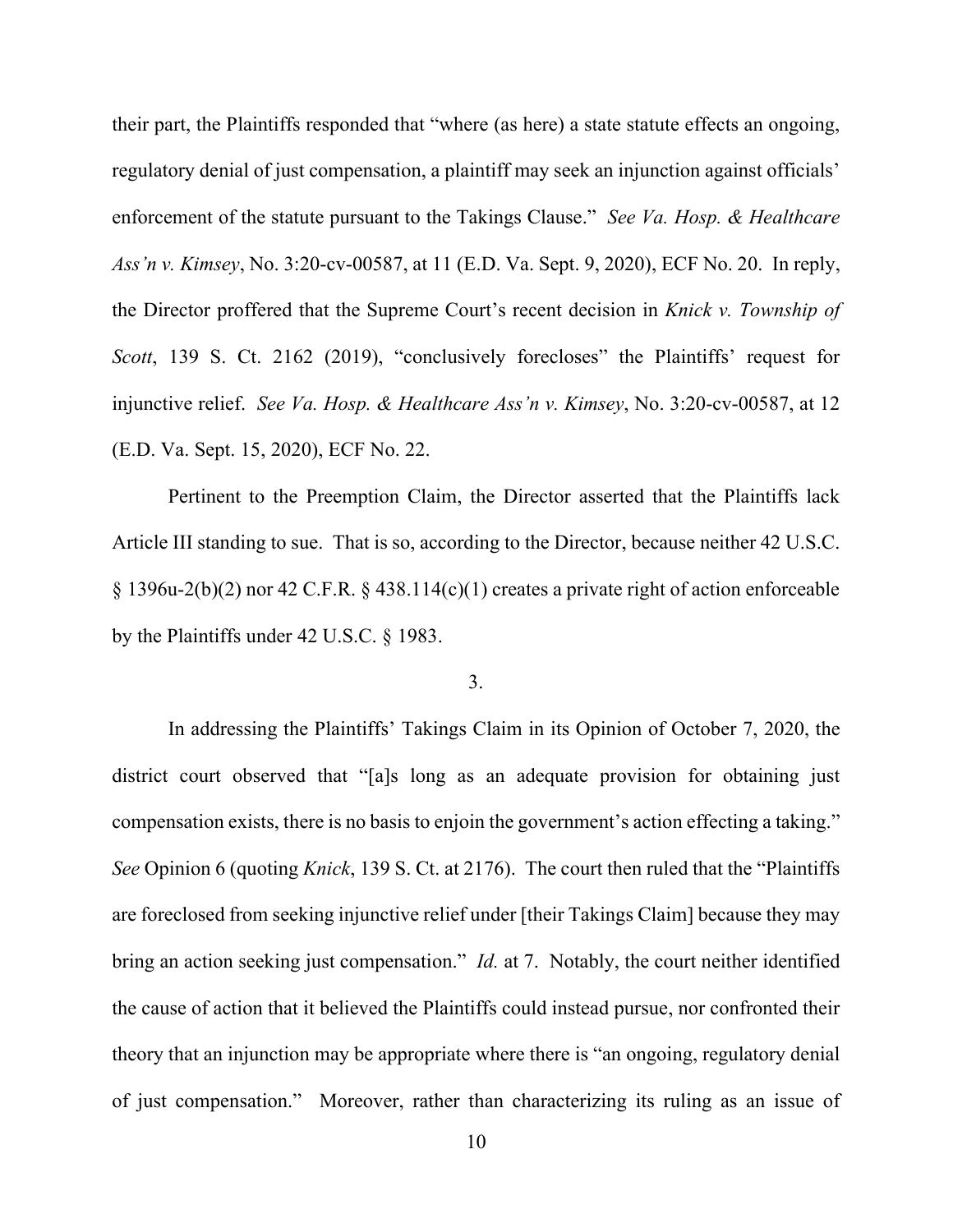Eleventh Amendment immunity (as urged by the Director), the court specified that the Plaintiffs lack Article III standing to sue because their alleged injury cannot "be 'redressed by a favorable decision.'" *Id.* (quoting *Lujan v. Defs. of Wildlife*, 504 U.S. 555, 561  $(1992)$ ).

Turning to the Preemption Claim, the district court agreed with the Director that the Plaintiffs lack Article III standing to sue in the absence of a private right of action under 42 U.S.C. § 1396u-2(b)(2) or 42 C.F.R. § 438.114(c)(1). *See* Opinion 7 (again attributing the Plaintiffs' lack of standing to an "alleged injury . . . not redressable by this Court"). Ultimately, the court dismissed the Complaint in its entirety under Rule 12(b)(1) for want of Article III standing — and thus lack of subject matter jurisdiction — and denied as moot the Plaintiffs' motion for a preliminary injunction.<sup>[3](#page-10-0)</sup>

# D.

The Plaintiffs timely noted this appeal, invoking our jurisdiction under 28 U.S.C. § 1291 and seeking reinstatement of the Takings and Preemption Claims. When the appeal was briefed and argued before us, a federally mandated review of the Downcoding and Readmission Provisions by CMS was pending. Significantly, however, the Director has

<span id="page-10-0"></span><sup>&</sup>lt;sup>3</sup> Whether the district court's grounds for dismissing the Takings and Preemption Claims were, as the court thought, Rule  $12(b)(1)$  issues of Article III standing — or were instead Rule  $12(b)(6)$  issues of the viability of those Claims — is a question that we acknowledge but need not resolve today. *See, e.g.*, *Norfolk S. Ry. Co. v. Brotherhood of Locomotive Eng'rs*, 217 F.3d 181 (4th Cir. 2000) (affirming Rule 12(b)(6) dismissal of claim for lack of requested damages remedy); *Carey v. Throwe*, 957 F.3d 468 (4th Cir. 2020) (affirming Rule 12(b)(6) dismissal of 42 U.S.C. § 1983 claim for lack of private right of action).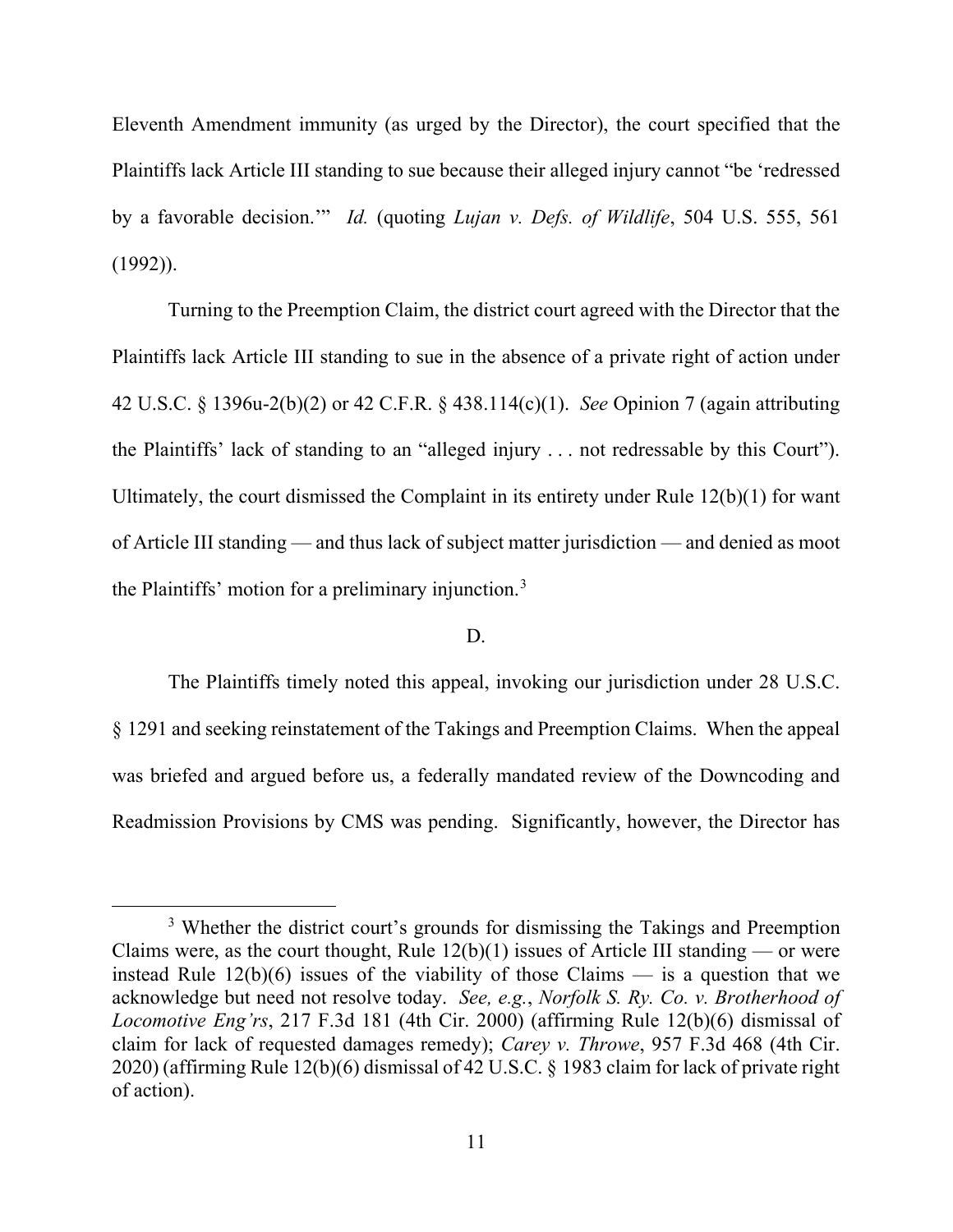since advised us that, on December 22, 2021, CMS completed its review and "approved the state plan amendments at issue in this case." *See Va. Hosp. & Healthcare Ass'n v. Kimsey*, No. 20-2176 (4th Cir. Dec. 24, 2021), ECF No. 40. In light of that development, the Director maintains that, pursuant to *Douglas v. Independent Living Center of Southern California, Inc.*, 565 U.S. 606 (2012), the Plaintiffs' Preemption Claim should now proceed under the Administrative Procedure Act (the "APA"). The Plaintiffs do not dispute that CMS has approved the Downcoding and Readmission Provisions or that their Preemption Claim should now proceed under the APA.

### II.

### A.

We first address the Plaintiffs' challenge to the district court's dismissal of their Takings Claim. The Takings Clause of the Fifth Amendment provides that "private property [shall not] be taken for public use, without just compensation." *See* U.S. Const. amend. V. In dismissing the Plaintiffs' Takings Claim, the district court relied on *Knick v. Township of Scott*, 139 S. Ct. 2162 (2019). There, the Supreme Court overruled its earlier decision imposing a "state-litigation requirement" before a litigant could bring a takings claim under 42 U.S.C. § 1983 in federal court. *See Knick*, 139 S. Ct. at 2167 (overruling *Williamson Cnty. Reg'l Plan. Comm'n v. Hamilton Bank of Johnson City*, 473 U.S. 172 (1985)). In so doing, the Court recognized that "[a] property owner has an actionable Fifth Amendment takings claim when the government takes his property without paying for it." *Id.*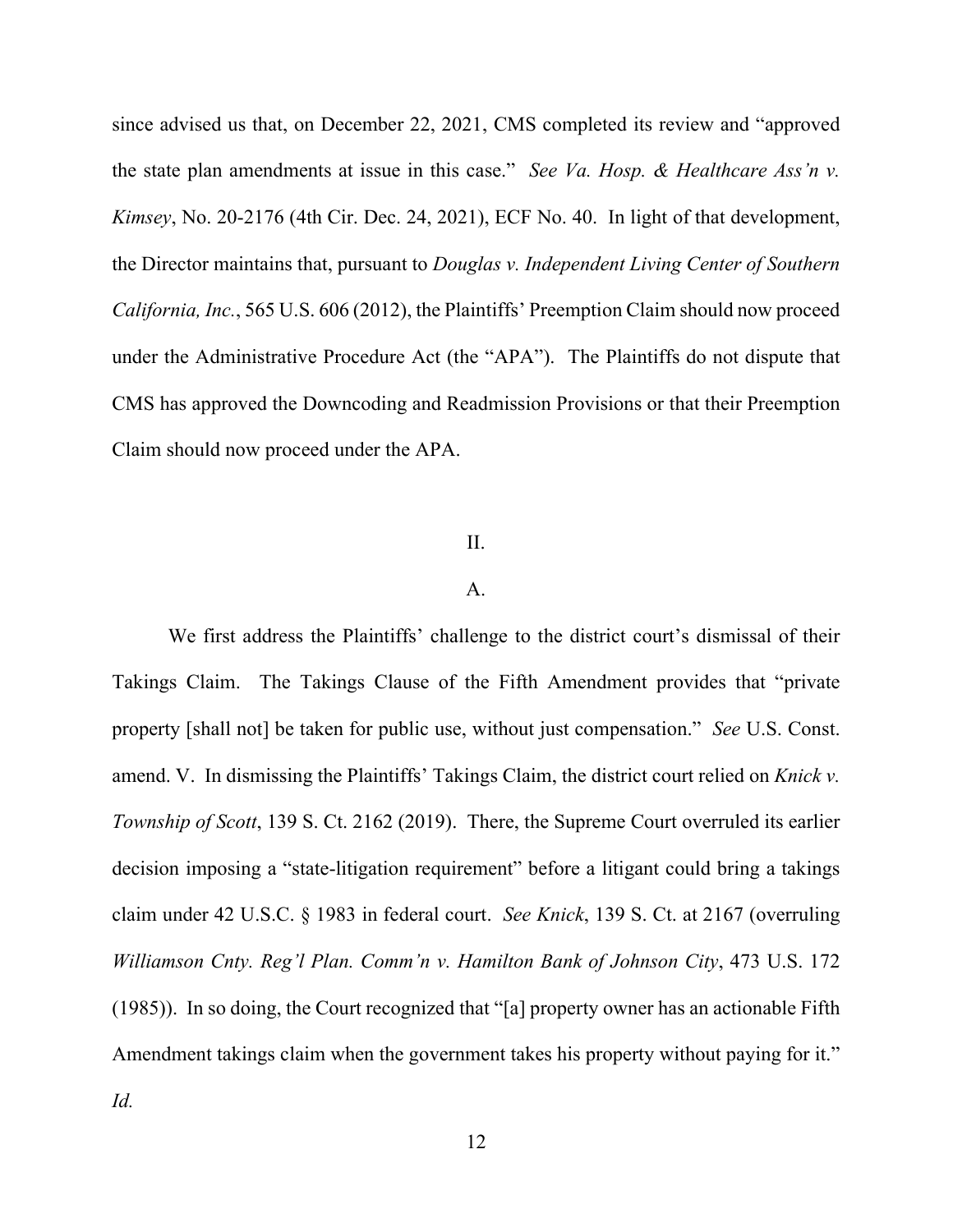Of particular relevance in these proceedings, the *Knick* Court also underscored that "[s]o long as the property owner has some way to obtain compensation after the fact, governments need not fear that courts will enjoin their activities." *See* 139 S. Ct. at 2168. Further addressing the availability of injunctive relief aimed at stopping a taking from ever occurring, the Court explained:

[B]ecause the federal and nearly all state governments provide just compensation remedies to property owners who have suffered a taking, equitable relief is generally unavailable. As long as an adequate provision for obtaining just compensation exists, there is no basis to enjoin the government's action effecting a taking.

*Id.* at 2176.

Here, the district court ruled that the "Plaintiffs are foreclosed from seeking injunctive relief under [their Takings Claim] because they may bring an action seeking just compensation." *See* Opinion 7. But it did so without identifying any alternative cause of action, much less examining the adequacy thereof. Furthermore, the court failed to address the Plaintiffs' theory that their request for injunctive relief is proper because they seek to enjoin the ongoing denial of just compensation and not the taking itself. As the Plaintiffs have articulated in this appeal, the requested injunction is "against the state-law measures that are systematically denying [physicians and hospitals] the compensation they are justly due *for* the taking." *See* Br. of Appellants 23.

In these circumstances, we find it appropriate to vacate the district court's dismissal of the Takings Claim and remand for further proceedings so that the court may consider the Plaintiffs' theory of injunctive relief in the first instance, along with any other issues it deems appropriate, including other grounds for dismissal raised by the Director. We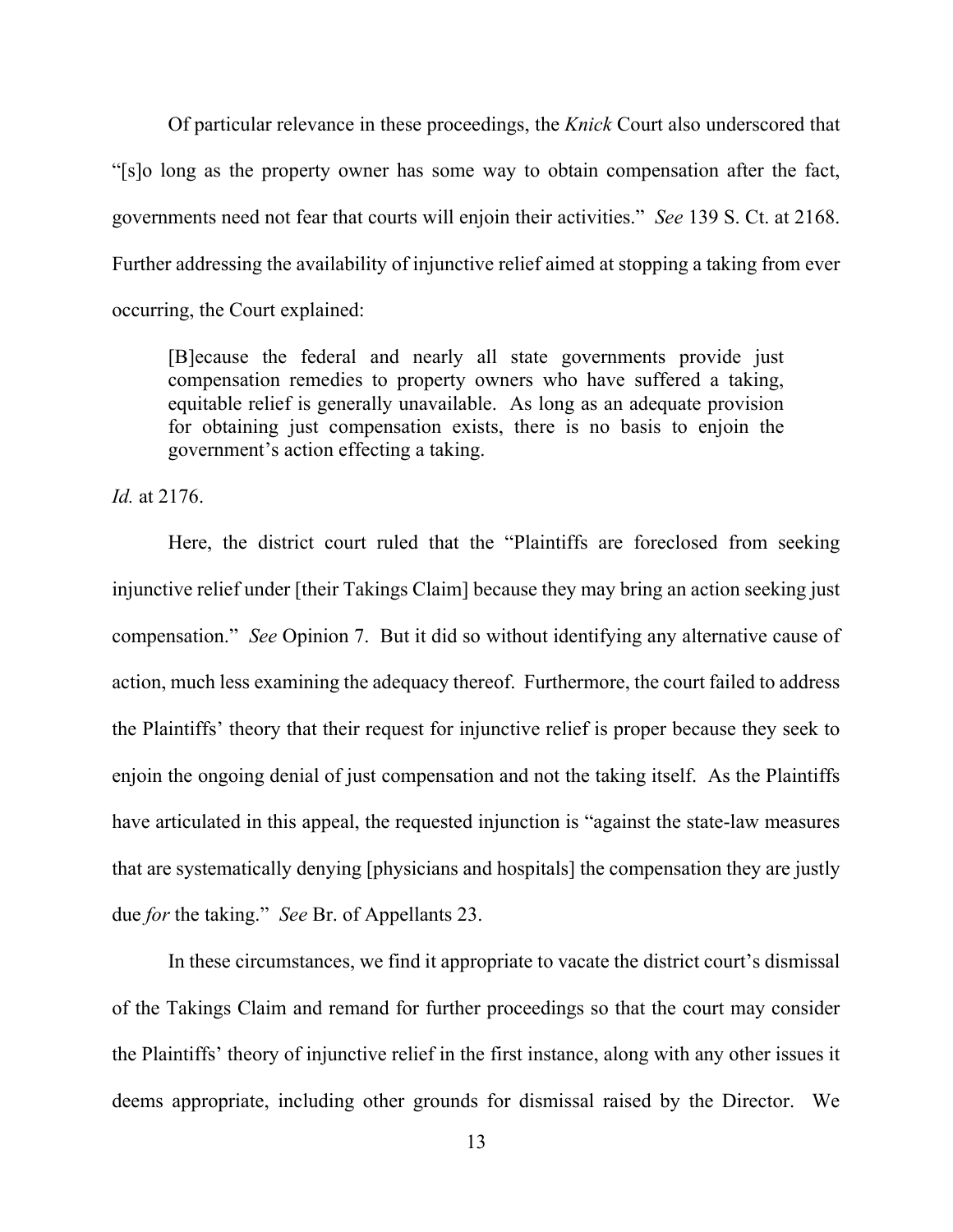emphasize that we express no opinion on the merits of the Takings Claim, the Plaintiffs' theory of injunctive relief, or the Director's grounds for dismissal.

#### B.

We turn to the Plaintiffs' challenge to the district court's dismissal of their Preemption Claim, which occurred while the CMS review of the Downcoding and Readmission Provisions was pending. During this appeal, however, CMS completed its review and approved those Provisions. The Supreme Court faced a similar situation in *Douglas v. Independent Living Center of Southern California, Inc.*, 565 U.S. 606 (2012), where certiorari was granted to decide whether  $-$  as the Ninth Circuit had ruled  $-$ Medicaid providers and beneficiaries had a right to bring preemption claims under the Supremacy Clause contesting amendments to California's Medicaid plan. Following oral argument and before the consolidated cases were decided by the Supreme Court, CMS approved the challenged amendments. *See Douglas*, 565 U.S. at 613. As a result, the Court observed that the cases were "now in a different posture." *Id.* at 614. More specifically, the Court recognized that the *Douglas* plaintiffs may have been required "now to proceed by seeking review of the [CMS] determination under the [APA], rather than in an action against California under the Supremacy Clause." *Id.* Without addressing the merits of the lower court's decision on the preemption claims, the Supreme Court vacated the Ninth Circuit's judgment and remanded for consideration of whether the parties instead had to proceed under the APA. *Id.* at 616.

Similarly here, because CMS has approved the Downcoding Provision challenged in the Plaintiffs' Preemption Claim, the Plaintiffs may now be obliged to proceed under